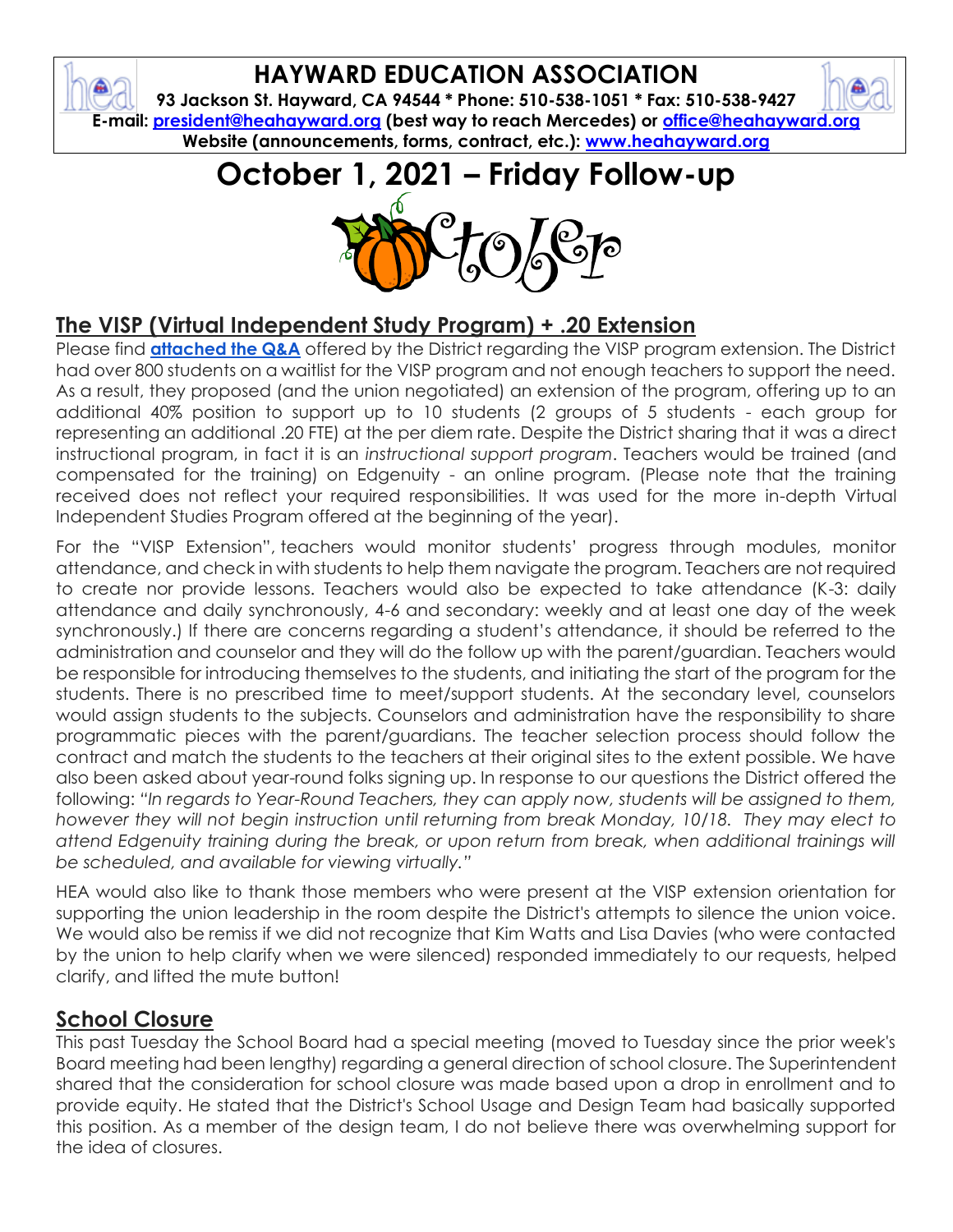At a meeting 2 weeks before the closure proposals were announced, the School Usage and Design Team had heard the argument advocating school closure presented by Matt Wayne. The District's School Usage Design Team pushed back saying, in essence, the equity and accessibility to technology offered throughout the District, at modified schools or not, is lacking: phones do not work at Cherryland any better than Hayward High, internet is no better at Schafer Park than at Eldridge, etc. In addition, the team shared that while we recognized that enrollment had dropped, we needed to exhaust all the efforts to increase enrollment, and consider Covid's role in the drop in enrollment before making decisions.

At the Board meeting, School Board members were supportive of the idea of school closure. Speakers expressed concerns the closures targeted Year Rounds, South Hayward, and our EL populations.

By Thursday of this week, at the School Usage Design Team meeting, the District had "come up with an initial proposal" for school closures. It is **[attached](https://drive.google.com/file/d/1xYXy25xddPLJme0KUNFRnuG5vge8pLmr/view?usp=sharing)** but highlights include:

- Closing 6 elementary sites (Eldridge, Bowman, East Ave, Strobridge, Glassbrook, and Faith Ringgold),
- Closing 2 middle schools (Chavez and Ochoa Bret Harte would move to East Ave)
- Moving preschools out of Helen Turner and SIAC to elementary sites, and relocating staff at SIAC to the HUB
- Closing the old Sunset site resulting in relocating Brenkwitz and Adult Ed to Ochoa.

The response was swift and strong from the team (employees and community members alike), including remarks like:

- We should have called the School Usage and Design team the school closure team!
- This is not what folks signed up for.
- Why now (the plan would go into effect starting next year) when students were just making connections with their sites and peers at their neighborhood sites?
- What would happen to programs like the World House at Chavez, would the program move to MLK with the rest of the Chavez population?
- What is the impact of these changes on high school boundaries and feeders?
- What are the related boundary changes and impacts in general?
- What is the impact on class sizes current and future?
- Why are 3 of the 4 year-rounds on the list? Is the District planning to get rid of year-rounds?
- Will the sites include a bilingual program? a DLI program? neither?
- What about transportation?
- What is the cost? And cost savings?
- What is the number that triggers closing of schools?
- What if students return after Covid causing enrollment to again increase?
- How will students be able to maintain after-school participation if they have to be bussed to their new site?
- What do we stand to lose as opposed to what do we stand to gain?
- What about the social and emotional well-being of students who have just returned to the stability of their neighborhood site?
- What will the District do with the vacated sites? sell them? Or provide open season for Charter Schools to claim sites as their own and wreak havoc with our future attendance?

The School Usage and Design Team (SUDT) will meet again on October 14th to hear the District's revised school closure list based on conversations, etc. There will also be town hall meetings specifically scheduled for year-rounds *that take place after* the School Board has made decisions!?

At the end of the School Usage Design Team meeting, Matt Wayne asked that when sharing this information, we mention that it was an initial proposal. He mentioned that some schools might be taken off the list, as if to reassure everyone in the room. The room did not appear to be reassured in the least. In fact, it raised more questions such as: Why make an "initial" proposal and then imply it was not serious? Why would you present a less than serious proposal in a year when there is already such stress and upheaval? Why would you not address the fact that there are 3 of 4 of the year-rounds on the list?